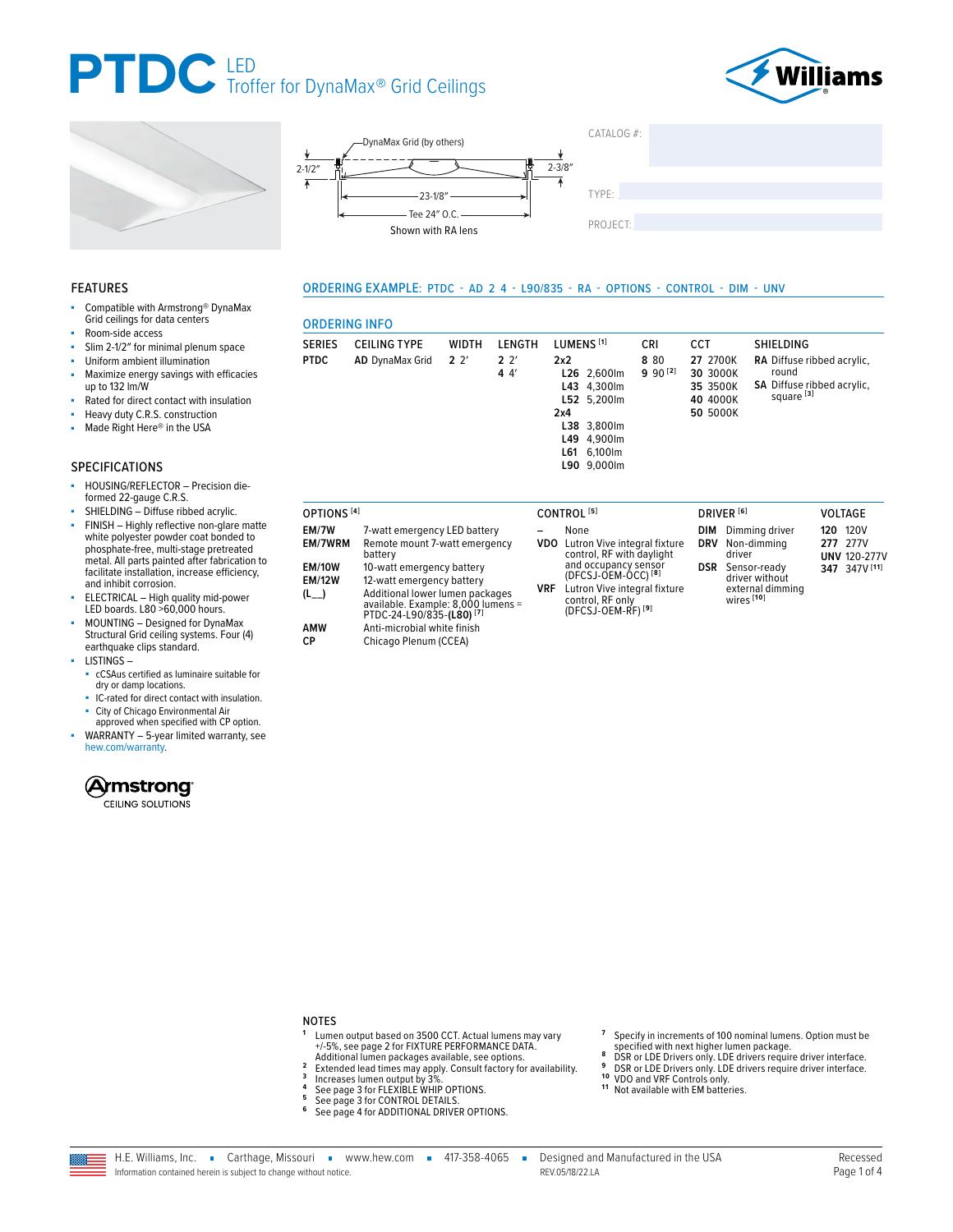# **PTDC** LED<br>Troffer for DynaMax® Grid Ceilings

### <span id="page-1-0"></span>FIXTURE PERFORMANCE DATA

|     | <b>LED PACKAGE</b> | <b>DELIVERED LUMENS</b> | <b>WATTAGE</b> | EFFICACY (Im/W) |
|-----|--------------------|-------------------------|----------------|-----------------|
|     | L26                | 2633                    | 21.3           | 123.6           |
| 2x2 | L43                | 4343                    | 34.7           | 125.3           |
|     | L52                | 5207                    | 43.3           | 120.2           |
|     | L38                | 3763                    | 31.4           | 119.7           |
| 2x4 | L49                | 4928                    | 37.2           | 132.6           |
|     | L61                | 6059                    | 48.5           | 124.9           |
|     | L90                | 9018                    | 71.4           | 126.4           |

■ Photometrics tested in accordance with IESNA LM-79. Results shown are based on 25ºC ambient temperature.

■ Wattage shown is average for 120V through 277V input.<br>■ Results based on 3500K, 80 CRI, actual lumens may vary +/-5%<br>■ Use multiplier table to calculate additional options.

 $\Box$ 

|        | <b>MULTIPLIER TABLE</b>  |                          |  |  |
|--------|--------------------------|--------------------------|--|--|
|        | <b>COLOR TEMPERATURE</b> |                          |  |  |
|        | <b>CCT</b>               | <b>CONVERSION FACTOR</b> |  |  |
|        | 2700K                    | 0.97                     |  |  |
|        | 3000K                    | 0.99                     |  |  |
| 80 CRI | 3500K                    | 1.00                     |  |  |
|        | 4000K                    | 1.03                     |  |  |
|        | 5000K                    | 1.06                     |  |  |
|        | 2700K                    | 0.82                     |  |  |
|        | 3000K                    | 0.83                     |  |  |
| 90 CRI | 3500K                    | 0.84                     |  |  |
|        | 4000K                    | 0.86                     |  |  |
|        | 5000K                    | 0.90                     |  |  |

### **PHOTOMETRY**

**PTDC-AD24-L90/835-RA-DIM-UNV** Total Luminaire Output: 9018 lumens; 71.4 Watts | Efficacy: 126 lm/W | 82.7 CRI; 3494K CCT



|  |                     | <b>VERTICAL ANGLE</b> | <b>HORIZONTAL ANGLE</b> | <b>ZONAL LUMENS</b> |            |      |
|--|---------------------|-----------------------|-------------------------|---------------------|------------|------|
|  |                     |                       | 0°                      | 45°                 | $90^\circ$ |      |
|  |                     | 0                     | 3405                    | 3405                | 3405       |      |
|  |                     | 5                     | 3388                    | 3388                | 3390       | 322  |
|  | <b>DISTRIBUTION</b> | 15                    | 3167                    | 3181                | 3201       | 907  |
|  |                     | 25                    | 2803                    | 2850                | 2891       | 1324 |
|  |                     | 35                    | 2356                    | 2444                | 2527       | 1529 |
|  |                     | 45                    | 1917                    | 2069                | 2190       | 1572 |
|  | CANDLEPOWER         | 55                    | 1349                    | 1525                | 1673       | 1362 |
|  |                     | 65                    | 875                     | 1081                | 1246       | 1054 |
|  |                     | 75                    | 406                     | 645                 | 817        | 681  |
|  |                     | 85                    | 81                      | 290                 | 340        | 267  |
|  |                     | 90                    | 0                       | 0                   | 0          |      |

| LUMEN SUMMARY | <b>ZONE</b> | <b>LUMENS</b> | % FIXTURE |
|---------------|-------------|---------------|-----------|
|               | $0 - 30$    | 2553          | 28        |
|               | $0 - 40$    | 4082          | 45        |
|               | $0 - 60$    | 7016          | 78        |
|               | $0 - 90$    | 9018          | 100       |
|               | $-180$      | 9018          | 100       |

## CROSS SECTIONS





## FIXTURE DETAILS

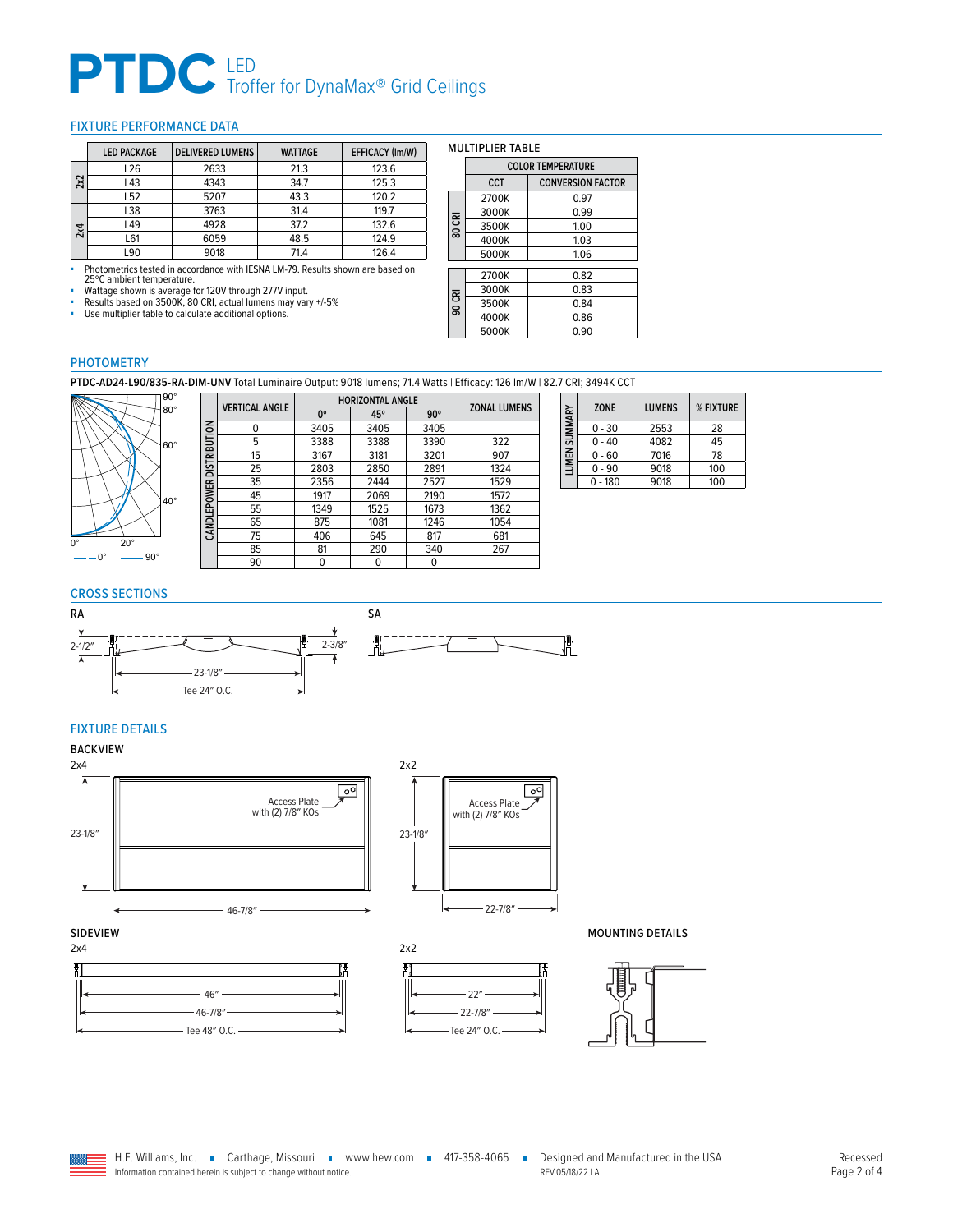# **PTDC** LED<br>Troffer for DynaMax® Grid Ceilings

### <span id="page-2-0"></span>FLEXIBLE WHIP OPTIONS

All Williams recessed troffers are available with a flexible metallic wiring harness, factory-attached and hard-wired to the luminaire. See ordering information table.

Straight connectors are a snap-in type. Consult factory for wiring harness utilizing connectors secured by lock nuts, optional flex size, lengths, and other wire sizes or circuitry. Three-wire flex utilizes black, white, and green wire. Four-wire flex utilizes black, white, red, and green wire. Adding an emergency option requires an additional wire.

Williams fixtures are UL listed to provide factory-installation of several manufacturers' modular wiring devices. Consult factory for availability and ordering information.

| <b>DESIGNATION</b> | <b>DESCRIPTION</b>                                                    | <b>DRIVER</b> |
|--------------------|-----------------------------------------------------------------------|---------------|
| F338               | 6' of 3/8" flex, (3) No. 18 AWG wires<br>with (2) straight connectors | DRV, LTE LINE |
| F348               | 6' of 3/8" flex, (4) No. 18 AWG wires<br>with (2) straight connectors | SD40          |
| F334               | 6' of 3/8" flex, (3) No. 14 AWG wires<br>with (2) straight connectors | DRV, LTE LINE |
| F344               | 6' of 3/8" flex, (4) No. 14 AWG wires<br>with (2) straight connectors | SD40          |
| F358               | 6' of 3/8" flex, (5) #18 AWG wires<br>with (2) straight connectors    | DIM. DALI     |

### <span id="page-2-1"></span>CONTROL DETAILS





### VDO

| <b>SPECIFICATIONS</b>    |                             |
|--------------------------|-----------------------------|
| <b>TYPF</b>              | PIR Motion + Daylight       |
| <b>MOUNTING HEIGHT</b>   | $8' - 12'$                  |
| DETECTION ANGLE          | $360^\circ$                 |
| <b>TEMPERATURE RANGE</b> | $0^\circ$ to 55 $^\circ$ C. |
| <b>RELATIVE HUMIDITY</b> | 0 to 90%, non-condensing    |
| COMMISSIONING            | App (iOS or Android)        |
| MANUFACTURER             | Lutron                      |

### SENSOR COVERAGE PATTERNS

9' height: ø12' coverage



| <b>CEILING HEIGHT</b> | <b>COVERAGE AREA (SQ FT)</b> |
|-----------------------|------------------------------|
|                       | 114                          |
|                       | 144                          |
| 10'                   | 178                          |
|                       | 256                          |

MOTION SENSOR COVERAGE

#### VIVE CONTROL OPTIONS

| <b>CATALOG NUMBER</b> | <b>DESCRIPTION</b>                                                                                                                                                                       |
|-----------------------|------------------------------------------------------------------------------------------------------------------------------------------------------------------------------------------|
| <b>VDO</b>            | Lutron Vive integral fixture control, RF with daylight and occupancy sensor (DFCSJ-OEM-OCC), for use with sensor-ready driver                                                            |
| <b>VRF</b>            | Lutron Vive integral fixture control, RF only (DFCSJ-OEM-RF), for use with sensor-ready driver                                                                                           |
| VDO/DBI               | Lutron Vive integral fixture control, RF with daylight and occupancy sensor (DFCSJ-OEM-OCC)<br>  and digital link interface, for use with Lutron Hi-Iume 1% EcoSystem dimming LED driver |
| <b>VRF/DBI</b>        | Lutron Vive integral fixture control, RF only (DFCSJ-OEM-RF) and digital link interface, for use with Lutron Hi-lume 1% EcoSystem dimming LED driver                                     |